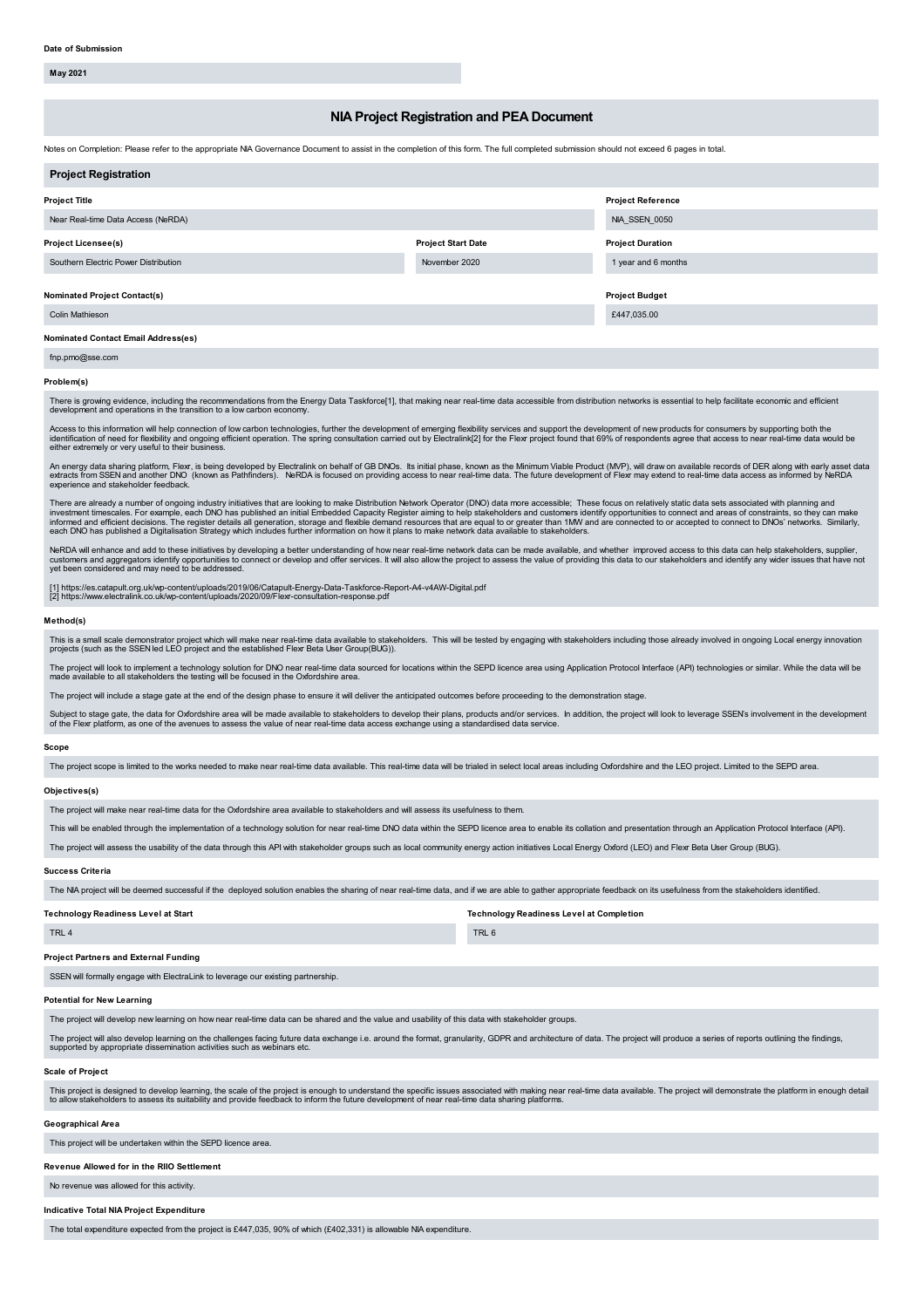#### **Project Eligibility Assessment**

**Specific Requirements 1**

1a. ANIA Project must have the potential to have a Direct Impact on a Network Licensee's network or the operations of the System Operator and involve the Research, Development, or Demonstration of at<br>least one of the follo

| A specific piece of new (i.e. unproven in GB, or where a Method has been trialled outside the GB the Network Licensee must justify repeating it as part of a Project) equipment (including control and communications<br>systems and software) |          |
|------------------------------------------------------------------------------------------------------------------------------------------------------------------------------------------------------------------------------------------------|----------|
|                                                                                                                                                                                                                                                |          |
| A specific novel arrangement or application of existing licensee equipment (including control and/or communications systems and/or software)                                                                                                   | $\times$ |
|                                                                                                                                                                                                                                                |          |
| A specific novel operational practice directly related to the operation of the Network Licensee's System                                                                                                                                       |          |
|                                                                                                                                                                                                                                                |          |
| A specific novel commercial arrangement                                                                                                                                                                                                        |          |
|                                                                                                                                                                                                                                                |          |
| <b>Specific Requirements 2</b>                                                                                                                                                                                                                 |          |
| 2a. Has the Potential to Develop Learning That Can be Applied by all Relevant Network Licensees                                                                                                                                                |          |

**Please explain how the learning that will be generated could be used by relevant Network Licenses.**

The project will assess the value of near real-time data sharing. The project learning will be able to be used by other DNOs, the project will specifically consider areas where local energy plans are being developed.

| 2b. Is the default IPR position being applied?                        |                           |
|-----------------------------------------------------------------------|---------------------------|
| Yes                                                                   | $\boldsymbol{\mathsf{x}}$ |
| 2c. Has the Potential to Deliver Net Financial Benefits to Customers? |                           |
|                                                                       |                           |

Yes the contract of the contract of the contract of the contract of the contract of the contract of  $X$   $|\;X$ 

#### **Please provide an estimate of the saving if the Problem is solved.**

There is a significant body of evidence that a move to a more flexible energy system, targeted investment and greater use of flexibility services is an essential element in the transition to net zero and economic and effic

As identified by the Energy Data Task Force, this must be accompanied by accurate, standardised and available data across all electricity networks to support greater market efficiency, and benefits to consumers via lower<br>c

The development of the Flexr platform already being progressed by Electralink and GB DNOs will help ensure that network data will be made available

Please provide a calculation of the expected financial benefits of a Development or Demonstration Project (not required for Research Projects). (Base Cost - Method Cost, Against Agreed Baseline).

The value of flexibility and increased system efficiency has been estimated to be £17-40 Billion[1] between 2016 and 2050. Therefore, if standardised use of data accelerates and facilitates the progress of this by adoption

[1]<br>https://www.ofgem.gov.uk/system/files/docs/2016/12/smart\_flexible\_energy\_system\_a\_call\_for\_evidence.pdf#:~:text=Towards%20a%20smart%2C%20flexible%20energy%20system%201.%20Government,offers%20significant%2

Please provide an estimate of how replicable the Method is across GB in terms of the number of sites, the sort of site the method could be applied to, or the percentage of the Network Licensees system **where it could be rolled-out.**

The findings from this project will be replicable across all DNOs. Learnings will be shared in order to assist with implementation of future Flexr and Flexr type service development.

#### **Please provide an outline of the costs of rolling out the Method across GB.**

This is an development project, but if successful the project will be able to provide insight into the roll out costs for further refinement.

**2d. Does not Lead to Unnecessary Duplication**

Yes the contract of the contract of the contract of the contract of the contract of the contract of  $X$   $|\;X$ 

**Please demonstrate below that no unnecessary duplication will occur as a result of the Project.**

Standardised near real-time data exchanges for DNO data have not yet been established within the UK. This is a first of its kind project.

If applicable, justify why you are undertaking a Project similar to those being carried out by any other Network Licensees.

The project does not duplicate the Flexr MVP which is being funded directly by DNOs. The project will provide learning relevant to the provision of near real-time data which will inform the progress of the wider Flexr NIC

#### **Additional Governance Requirements**

# **Please identify**

that the project is innovative (ie not business as usual) and has an unproven business case where the risk warrants a limited Research and Development or Demonstration Project to demonstrate its effectiveness

#### **i) Please identify why the project is innovative and has not been tried before**

This project is innovative as it focuses on making near real-time data available, which has never been done before. The project looks to understand what the requirments are to ensure that the data shared meets<br>stakeholders

ii) Please identify why the Network Licensee will not fund such a Project as part of its business as usual activities

No allowances have been made for understanding the use of near real-time data sharing in the RIIO-ED1 settlement. SEPD needs to fully understand the value of near real-time data exchange to fully assess the impact of wides

iii) Please identify why the Project can only be undertaken with the support of the NIA, including reference to the specific risks (eg commercial, technical, operational or regulatory) associated with the Project

The focus on near real-time data is beyond the phase of our current digitalsation strategy.

**This project has been approved by a senior member of staff**